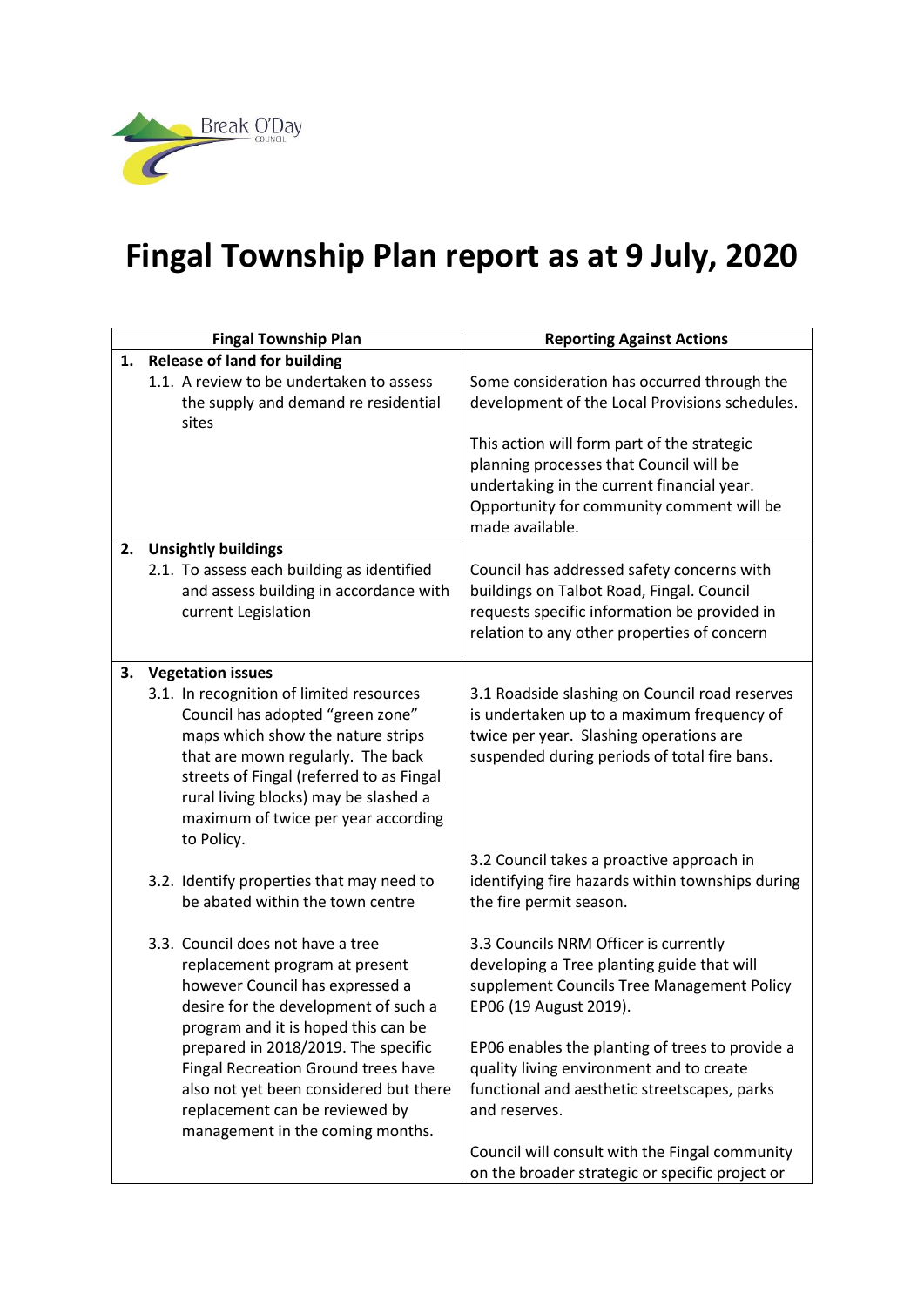|    |                                                                                                                                                                                        | development plans during 2020/2021 relating<br>to the planting of trees at the Fingal<br>Recreational Ground and for the newly<br>streetscaped areas on Talbot Street. |
|----|----------------------------------------------------------------------------------------------------------------------------------------------------------------------------------------|------------------------------------------------------------------------------------------------------------------------------------------------------------------------|
| 4. | <b>Council owned infrastructure</b><br>4.1. Fingal Valley Neighbourhood House -<br>re-paint - project to be costed and<br>programmed to be undertaken                                  | 4.1 - Complete June 2020                                                                                                                                               |
|    | 4.2. Construct handrails at front steps of<br>building - project to costed - Heritage<br>Tasmania to be consulted in design of<br>same                                                 | 4.2 - Compliant accessible path and steps now<br>installed - July 2020.                                                                                                |
|    | 4.3. There is an overall Masterplan for this<br>building and works are being budgeted<br>for in future budgets                                                                         | 4.3 - Stage 2 (lift, accessible toilet and<br>accessible carpark) pending grant application<br>funding.                                                                |
|    | 4.4. Consult with the community prior to<br>any demolition of the existing toilet<br>block at the Fingal Recreation Ground                                                             | 4.4 Completed                                                                                                                                                          |
| 5. | <b>Bike track - Fingal to St Marys</b>                                                                                                                                                 |                                                                                                                                                                        |
|    | 5.1. To develop conceptual plan and cost<br>same                                                                                                                                       | Council was successful in receiving a grant to<br>undertake a Recreational Trails Strategy - this<br>project will form of that project                                 |
| 6. | Streetscape                                                                                                                                                                            |                                                                                                                                                                        |
|    | 6.1. Council to investigate the need to<br>upgrade street lighting and cost same<br>if required                                                                                        | Street lighting conversion to LED lighting<br>completed by TasNetworks.                                                                                                |
|    | 6.2. Work with the community in relation<br>to design of township signage and cost<br>same once agreed upon                                                                            |                                                                                                                                                                        |
|    | 6.3. Stage 2 Streetscape in front of Fingal<br>Park to be budgeted for in 2018-2019<br>Capital Budget                                                                                  | 6.3 Completed                                                                                                                                                          |
|    | 6.4. Investigate the need and location for<br>parking of large vehicles                                                                                                                | 6.4 Talbot Street has space available for the<br>parking of large vehicles.                                                                                            |
|    | 6.5. Consult with State Growth re<br>installation of medium strips to slow<br>traffic through main street and<br>beautify same as well as providing<br>safety measures for pedestrians | 6.5 Proposal is not supported by DoSG. No<br>further action is required.                                                                                               |